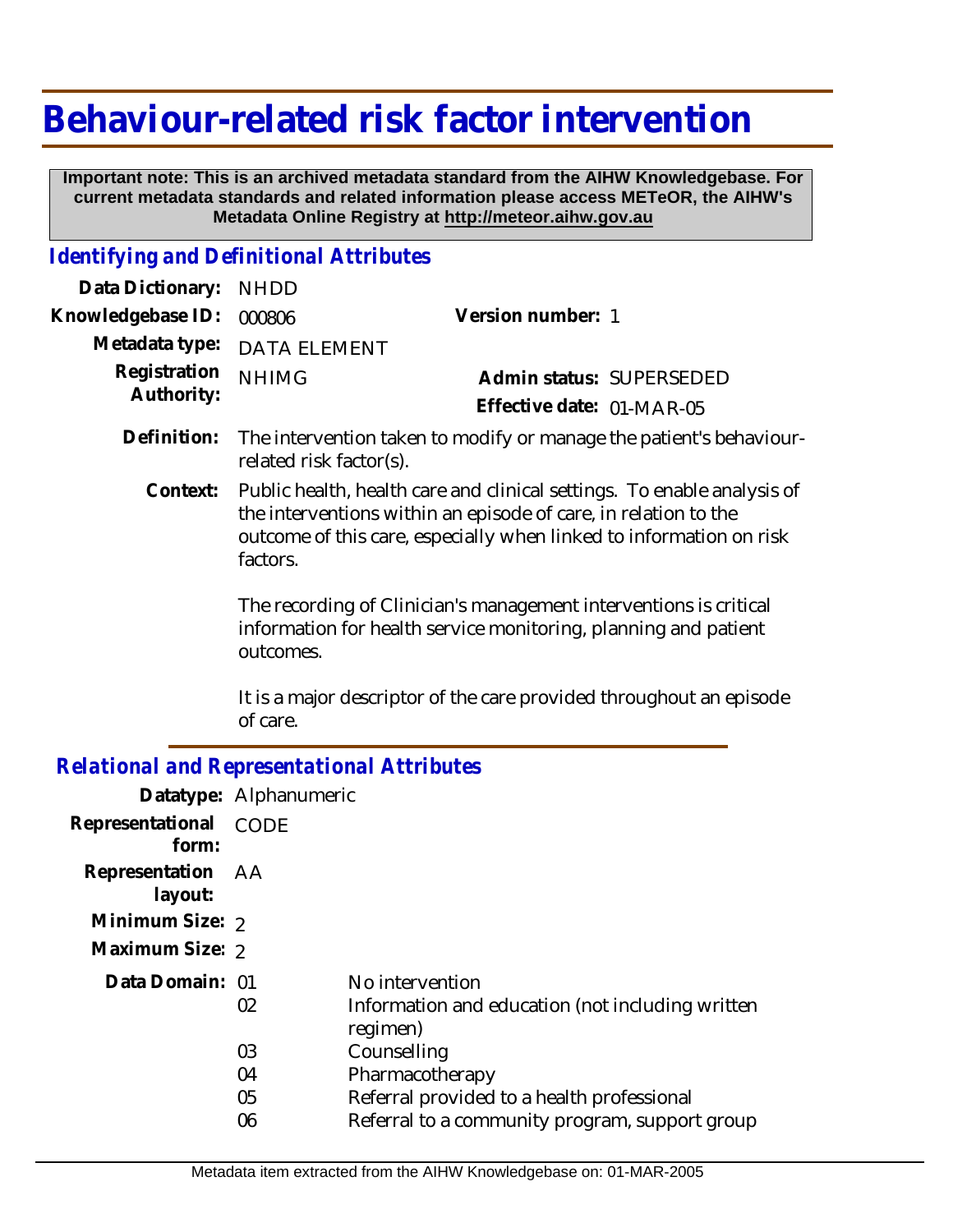|    | or service                 |
|----|----------------------------|
| 07 | Written regimen provided   |
| 08 | Surgery                    |
| 98 | Other                      |
| 99 | Not stated/inadequately de |

Not stated/inadequately defined

Guide For Use: More than one code can be recorded.

Code 01 Refers to no intervention taken with regard to the 'Behaviour-related risk factor intervention-purpose'.

Code 02 Refers to where there is no treatment provided to the patient for a 'Behaviour-related risk factor interventionpurpose' other than information and education.

Code 03 Refers to any method of individual or group counselling directed towards the 'Behaviour-related risk factor intervention-purpose'. This code excludes counselling activities that are part of referral options as defined in code 05 and 06.

Code 04 Refers to pharmacotherapies that are prescribed or recommended for the management of the 'Behaviour-related risk factor intervention-purpose'.

Code 05 Refers to a referral to a health professional who has the expertise to assist the patient manage the 'Behaviour-related risk factor intervention-purpose'.

Code 06 Refers to a referral to community program, support group or service that has the expertise and resources to assist the patient manage the 'Behaviour-related risk factor interventionpurpose'.

Code 07 Refers to the provision of a written regimen (nutrition plan, exercise prescription, smoking contract) given to the patient to assist them with the management of the 'Behaviourrelated risk factor intervention-purpose'.

Code 08 Refers to a surgical procedure undertaken to assist the patient with the management of the 'Behaviour-related risk factor intervention-purpose'.

Code 99 Not stated/ inadequately defined

Related metadata: is used in conjunction with Service contact date version 1 relates to the data element Tobacco smoking status version 1 relates to the data element Waist circumference - measured version